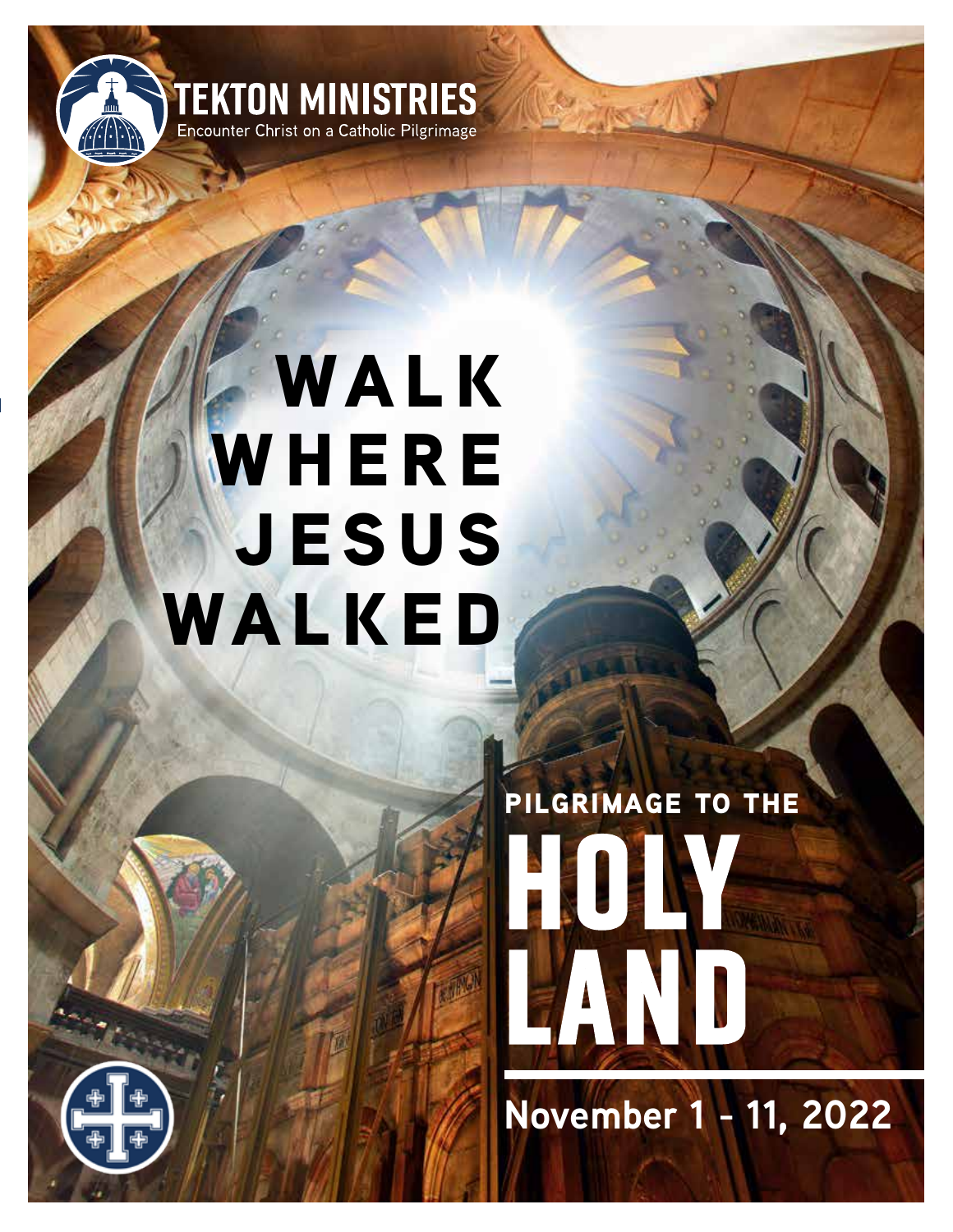### a truly catholic pilgrimage

**Tekton Ministries** *has been leading Catholic pilgrimages to the Holy Land for more than 20 years. Working closely with your priest to create thoughtfully planned itineraries, we help make the Catholic faith more tangible to your daily life by taking you where the seeds of Catholicism were first planted to be spread across the world. Although we visit more than 50 sites in this holy and historic region, daily Mass and time for prayerful reflection are important parts of each day's experience.*

*We use only experienced Christian or Catholic guides, so you receive truthful explanations of scripture and the places we encounter. When the disciple Philip asked the Eunuch (who was reading Isaiah) if he understood what he was reading, the man responded, "How can I, unless someone guides me?" (Acts 8:35) Just as Philip guided the Eunuch with "the good news of Jesus," your Tekton pilgrimage will guide you into a deeper understanding of the Scriptures. Our prayers, service, and love of our Lord go with you.*

#### l **Day 1 - Tuesday, November 1** *Depart USA*

Our pilgrimage begins today as we depart on our flight to Israel. Meals and drinks served aloft.

#### l **Day 2 - Wednesday, November 2** *Arrive Tel Aviv / Jerusalem*

Upon arrival at Ben Gurion Airport in Tel Aviv, our immersion in ancient Israel where Christ walked begins as we are met by our local guide, who will escort us throughout our stay in the Holy Land and make the scripture come alive as we follow in the footsteps of Jesus. Drive to our hotel in Jerusalem, our home for the next five nights. *(D)*

#### l **Day 3 - Thursday, November 3** *Shepherd's Fields / Bethlehem University / Bethlehem*

We begin this morning at one of the most joyous sites connected to the Holy Night Christ was born - the church located in the Shepherd's Fields in Bethlehem, marking the spot where the shepherds heard the chorus of angels proclaiming Jesus' birth. Continue on to Bethlehem University where we will have an opportunity to mingle with the local Christian Palestinian students and faculty over lunch. In the city of Bethlehem, meaning "House of Bread," we visit the Nativity Church that sits above the traditional Grotto of Jesus' Birth. Ponder the Manger, Grotto of St. Jerome and the Church of St. Catherine, the parish church for Bethlehem's Catholics. We will visit the Milk Grotto Chapel, a place where many couples pray for the Virgin Mary's intercession to conceive a child. We return to Jerusalem with the balance of the day free for personal activities. *(B, D, Mass)*



#### l **Day 4 - Friday, November 4**

*Holy Sepulchre / Mount of Olives / Gethsemane / Ein Karem* Today begins with an early morning Mass at the Church of the Holy Sepulchre. After a late breakfast back at our hotel, we will meet with the Latin Patriarch of Jerusalem (or his representative) in the Old City of Jerusalem – based upon his schedule. We then journey to the top of the Mount of Olives with a panoramic view of Jerusalem. We will visit two churches located on the mount: The Church of the Pater Noster where Jesus taught His disciples how to pray the "Our Father" and the Ascension Chapel, the site where Jesus ascended into Heaven. Descend the mount on the path Christ walked on the "Palm Sunday Road" to Dominus Flevit, where He wept over Jerusalem and her future destruction. Then enter into the Garden of Gethsemane where Christ had His agony and was betrayed. Keep watch with Christ and pray in the Church of All Nations at the Rock of Agony, the very rock where Christ prayed and sweated blood before He was to be crucified. In the afternoon, we drive to Ein Karem, one of the most beautiful sites in the New City of Jerusalem where St. John the Baptist was born. Pray at the Visitation Church where Mary proclaimed her service to God in her Magnificat prayer before returning to Jerusalem. *(B, D, Mass)*



#### l **Day 5 - Saturday, November 5** *Jerusalem – Old City Jerusalem / Mt. Zion*

An exciting and full-packed day awaits us as we explore Jerusalem further. We enter the Old City of Jerusalem through St. Stephen's Gate to visit the Church of St. Anne, where the Blessed Virgin Mary was born. Afterwards is the Pool of Bethesda, where Jesus healed the paralytic man. We will continue to see Pilate's Judgement Hall, the Chapel of Flagellation, the Arch of Ecce Homo, where Pilate said, "Behold the man," with Jesus standing before the crowds with His crown of thorns and His body torn after His scourging. Prayerfully, we will walk the Via Dolorosa to the Church of the Holy Sepulchre and have the opportunity to climb the steps up to Mt. Calvary to pray at the site of the Crucifixion. Venerate the site where Jesus' body was anointed, the tomb where He was buried and rose from the dead, and the Chapel of St. Helena where she found the true cross. This afternoon, we travel to Mt. Zion, where Christ celebrated the Last Supper in the Upper Room. Together we will then journey to the Church of the Dormition, the traditional site where Mary was assumed into heaven. Our final stop is at one of the most striking churches in Jerusalem –St. Peter in Gallicantu– that hosts a wide array of art styles. A golden rooster sits atop it recalling the place where Peter denied Jesus three times (Matthew 26). It was the palace of the high priest Caiaphas, where Jesus was brought to jail after His arrest and kept in the dungeon that sits underneath the Church. *(B, D, Mass)*

#### l **Day 6 - Sunday, November 6** *City of David / Baptismal Site / Jericho / Dead Sea*

we enjoy a tour of the "City of David" archaeological site where we catch a glimpse of life in ancient Jerusalem. Afterwards, journey through the Jordan Valley to the traditional baptismal site of Jesus in the Jordan River (Mark 1:9). Continue through the Judean Wilderness to Jericho, the oldest known city in the Western world. In 1250 B.C.,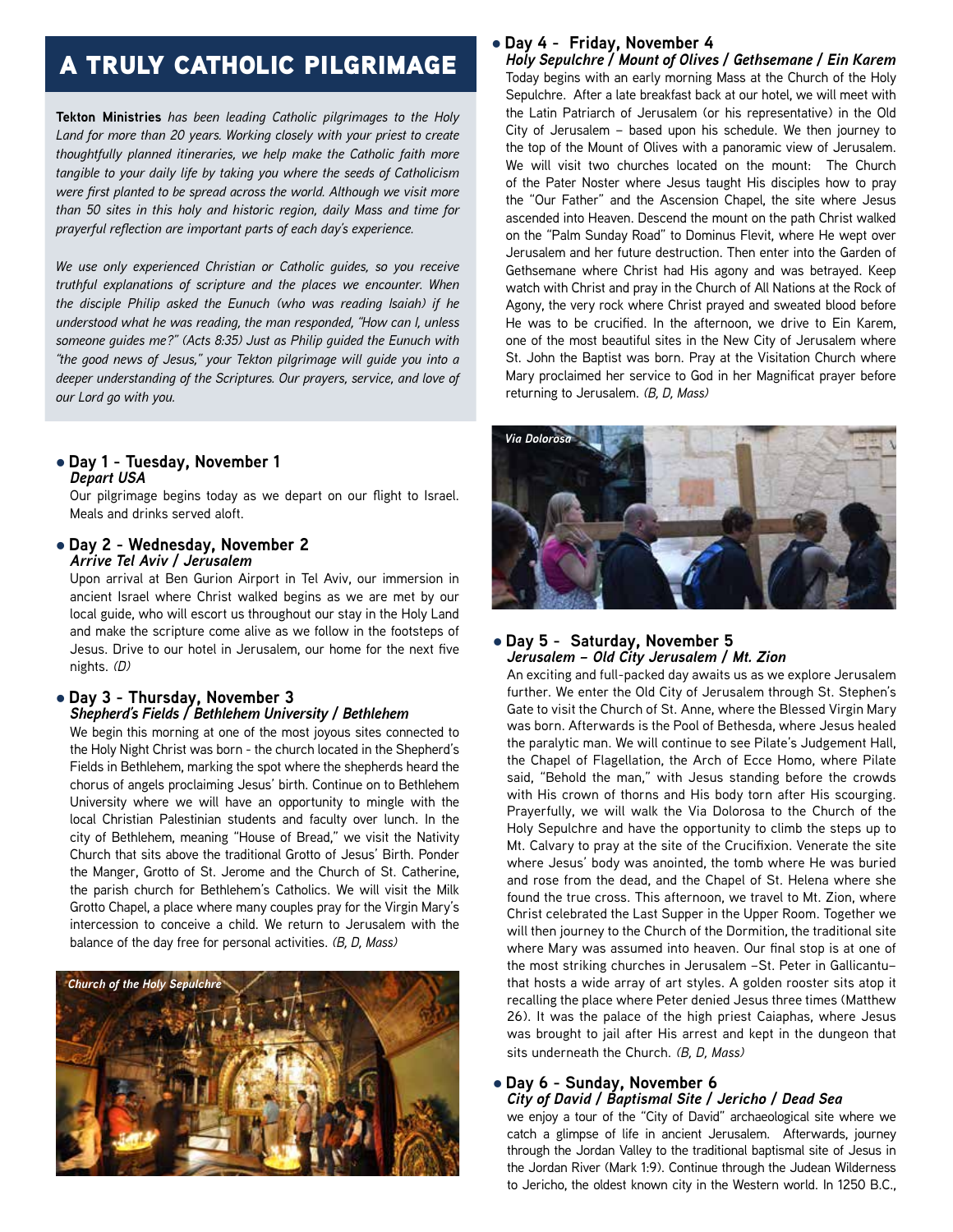Joshua encircled the city, trumpets blasting, and the walls came tumbling down (Joshua 6). From the top of the ancient "tel," we'll have an excellent view of Elisha's Fountain, the Qarantal, and the Mount of Temptation. Continue on to the Dead Sea to float and swim in its salty, mineral-laden waters before returning to Jerusalem. We celebrate our last night in this wondrous city with a traditional Middle Eastern dinner. *(B, D, Mass)*

#### l **Day 7 - Monday, November 7** *Jerusalem / Bethany / Banias / Caesarea Philippi / Tiberias*

Depart Jerusalem this morning and drive to Bethany, home of Mary, Martha, and Lazarus. We will visit the Tomb of Lazarus where Christ raised him from the dead and view the site where Jesus revealed to Martha that He is "the resurrection and the life" (John 11). Continue our drive north though the Judean wilderness and the Jordan River Valley to the region of Galilee. From here we ascend the Golan Heights, a fertile plateau with expansive views over Israel. Stop at the Banias Spring, a waterfall that rises from under a cave and is one of the sources of the Jordan River. It was here in Banias (known in Biblical times as Caesarea Philippi) where Peter made his confession of faith in Jesus as the Messiah and where Jesus gave Peter his new name, declaring him the Rock upon which He would build His Church (Matthew 16:16-19). We end our day in Tiberias, where we check into our hotel, our home base for the next three nights. *(B, D, Mass)*



#### l **Day 8 - Tuesday, November 8** *Tiberias – Capernaum / Tabgha / Mount of Beatitudes*

Enjoy a scenic morning boat ride across the Sea of Galilee, the setting of so many moments in Christ's life. We will visit the Church of Peter's Primacy on the shores of Galilee. A rock at the center of the Church is believed to be the actual table where the apostles ate breakfast with Christ after His Resurrection. It is where Peter's role as the Vicar of Christ was further established as Christ asked him to "Feed my sheep," (John 21:16) We continue to Capernaum the center of Jesus's three-year public ministry where he called his first disciples, Peter, Andrew, James, John, and Matthew. Here Christ healed Peter's mother-in-law of a fever, brought a child back to life, cured a leper, healed the centurion's servant and cast out a demon from a young boy. After Mass we will visit the synagogue where Jesus taught. At Tabgha, we ponder the site where Jesus multiplied the loaves and fishes to feed more than 5,000 people. (Luke 9:13) Our last site is the Mount of Beatitudes where Christ gave his famous Sermon of the Mount. *(B, D, Mass)*

#### l **Day 9 - Wednesday, November 9** *Tiberias – Cana / Nazareth / Mt. Tabor*

We drive to Cana in Galilee to pray where Jesus performed his first miracle, at the request of His Mother, turning the water into wine. The Catholic Church points to this miracle as establishing the Sacrament of Marriage. If you wish, you may renew your wedding vows here as a lasting remembrance of this holy site. Afterwards, travel a short distance to Nazareth, the childhood home of Jesus. Visit the Church of the Annunciation, which holds the Cave of the Annunciation, the actual room where Gabriel appeared to Mary and "The Word was made flesh" (John 1:14). See St. Joseph's Carpentry Shop, where the foster father of Jesus worked and Mary's Well, where the Virgin Mary drew water with her son for their daily living. We will take our last excursion of the day to the summit of Mt. Tabor, the site of the Transfiguration and the culminating point of Christ's public life. Christ revealed his divinity here to three of his apostles as he spoke with the prophets Moses and Elijah. It is also the second time and place where God told people from Heaven that Christ was his beloved Son to whom they should listen. (Matthew 17:5) *(B, D, Mass)*

#### • Day 10 - Thursday, November 10

*Tiberias / Magdala / Caesarea Maritime / Jaffa / Tel Aviv* Depart this morning from Tiberias, visiting Magdala, home of St. Mary Magdalene, before driving southwest along the Mediterranean Coast to Caesarea, the capital of the Roman Procurators of Judea where St. Peter preached, and St. Paul was imprisoned for two years. We will visit the Roman Theater, Crusader's Moat and see the stunning architecture and art of the Byzantine Churches. Visit the ancient Roman aqueducts as we journey further south. Continue to Old Jaffa to visit St. Peter's Church where Peter stayed when visiting this city and the House of Simon the Tanner. It was here where Peter brought Tabitha back from the dead and had a vision about broadening the ministry of Christ and bringing the message of salvation to the Gentiles (Acts 10). After dinner at a local restaurant before heading to the airport for our late evening return flight home. *(B, D, Mass)*

#### l **Day 11 - Friday, November 11** *Arrive USA*

Today our Holy Land pilgrimage comes to an end as we arrive back in the United States following our overnight flight from Israel.

*B=Breakfast D=Dinner*

#### *\* Please note that all rates and services are subject to availability and confirmation.*

**lebanon** *These rates are based upon an assumption that the situation in Israel will be free of the government-imposed social distancing restrictions which are currently in place due to the COVID-19 pandemic. We cannot be held responsible for any increase in these quoted rates in the event that government regulations are not relaxed or further restrictions are put in place due to the COVID-19 pandemic that may result in increased operational costs.*